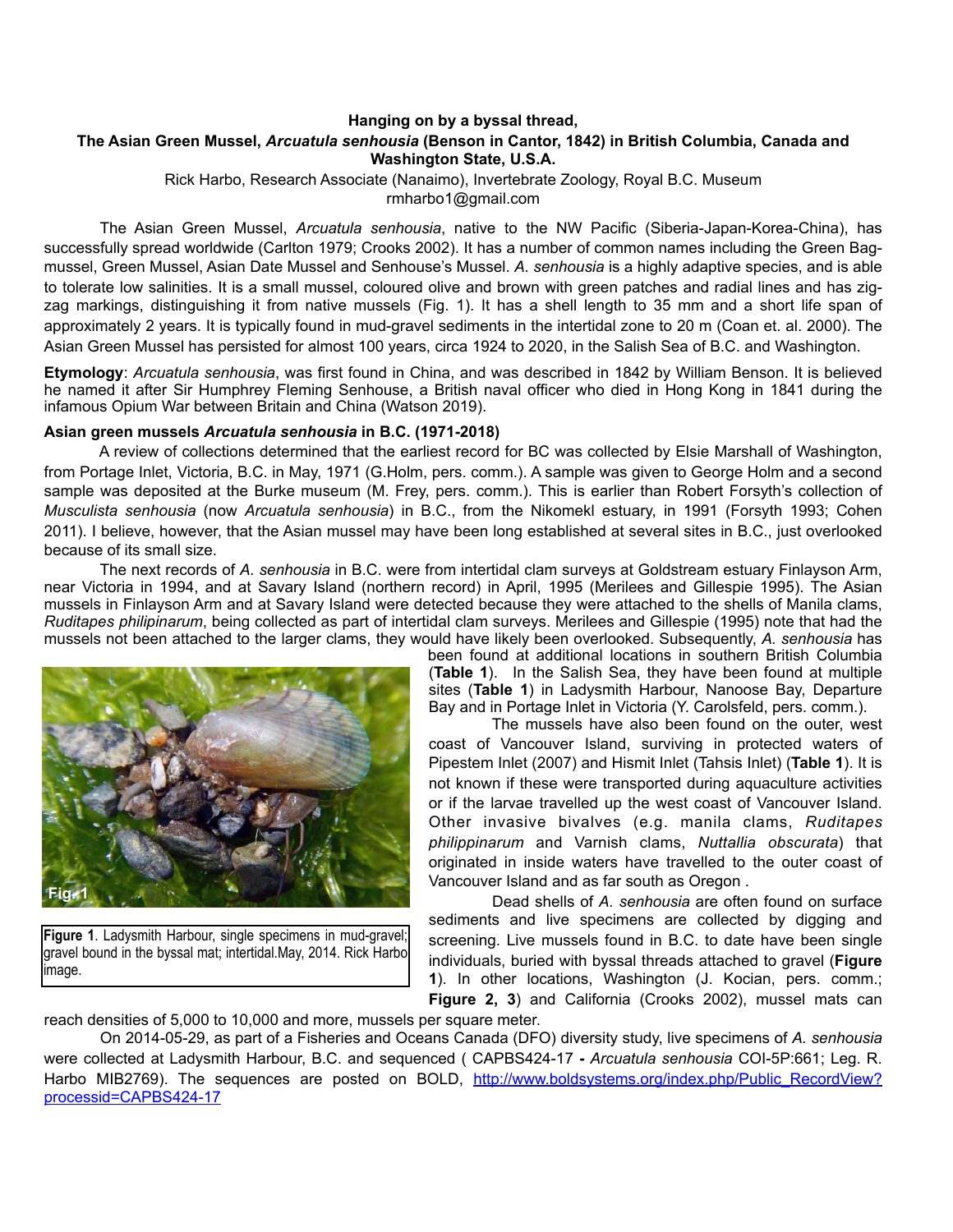New sampling techniques for environmental DNA found in water samples in 2016, revealed *A. senhousia* in Departure Bay, Nanaimo, B.C. (Westfall et al. 2020).

### **Asian green mussels** *Arcuatula senhousia* **in Washington (1924-2020)**

In Washington, Asian green mussels, *A. senhousia*, have been found in northern Puget Sound (Samish Bay; Whidbey Island), the length of Hood Canal, and southern Puget Sound (Oyster Bay; Shelton) (**Table 2**).

 The Asian green mussel was first collected in Samish Bay, Washington, on beds of Japanese oysters in 1924 (Kincaid 1947. It was named as *Modiolus senhausi* (misspelling) and reported as "abundant" in the summer of 1924 in Japanese oyster (*Crassostrea gigas*) beds in the Samish Bay, northern Puget Sound, Washington (Kincaid 1947), but it probably did not establish at that time (Cohen 2011). Kincaid 1949 found at least one "*Volsella senhausi*" specimen in several boxes of oyster seed from Kumamoto, Southern Japan, to be planted in Willapa Bay.

 There are museum lots of *A. senhousia* from Hood Canal, Washington at the LACM and RBCM (Table 2). Similar to BC, individual mussels have been detected in Manila clam surveys in Hood Canal (2016, 2017 M. Duthier, pers. comm.; 2020 J. Ruesink, pers. comm.). There are historic records for Oyster Bay and recent discoveries at Whidbey Island (2013-2020) in tidal pools that were found to have high density mats of *A. senhousia* and individuals attached to algae and wood debris (Jan Kocian, pers. comm.; **Figures 2,3,4**).



**Figure 2**. High density mussel mat, *A. senhousia*. Whidbey Island, WA, tidal pools. Nov. 22, 2020. Jan Kocian image.

# **Siphon show characteristics of** *Arcuatula senhousia*

The siphon shows of live *A. senhousia* are unique and can be used to identify the mussels in the field (**Figure 4)**. The larger incurrent siphon is broad and has well spaced, short white papillae on the rim. The smaller, oval excurrent siphon does not have papillae. The siphons may be clear (more so in juveniles?) to rusty red with numerous white patches. The siphons can be completely retracted into the shells (**Figure 1**).



**Figure 3**. Mussels on surface, attached to algae, Whidbey I., WA. June 29, 2019. Jan Kocian image. **Figure 4**. Mussels on surface, attached to wood debris. Whidbey I., WA. June 29, 2019. Jan Kocian image.

#### **Introduction and Reproduction**

Initial introductions in Washington were from oyster aquaculture activities. Oyster seed movements from Japan ceased by the 1970's (Bourne 1979). Introductions at many locations may not have resulted in populations that are sustainable (Cohen 2011). The early new record of 1971, suggests that introductions in BC may also have been from oyster aquaculture activities. Some introductions in B.C. and Washington may have also been a result of mussel larvae spread from discharges of ships ballast waters (Carlton 1992).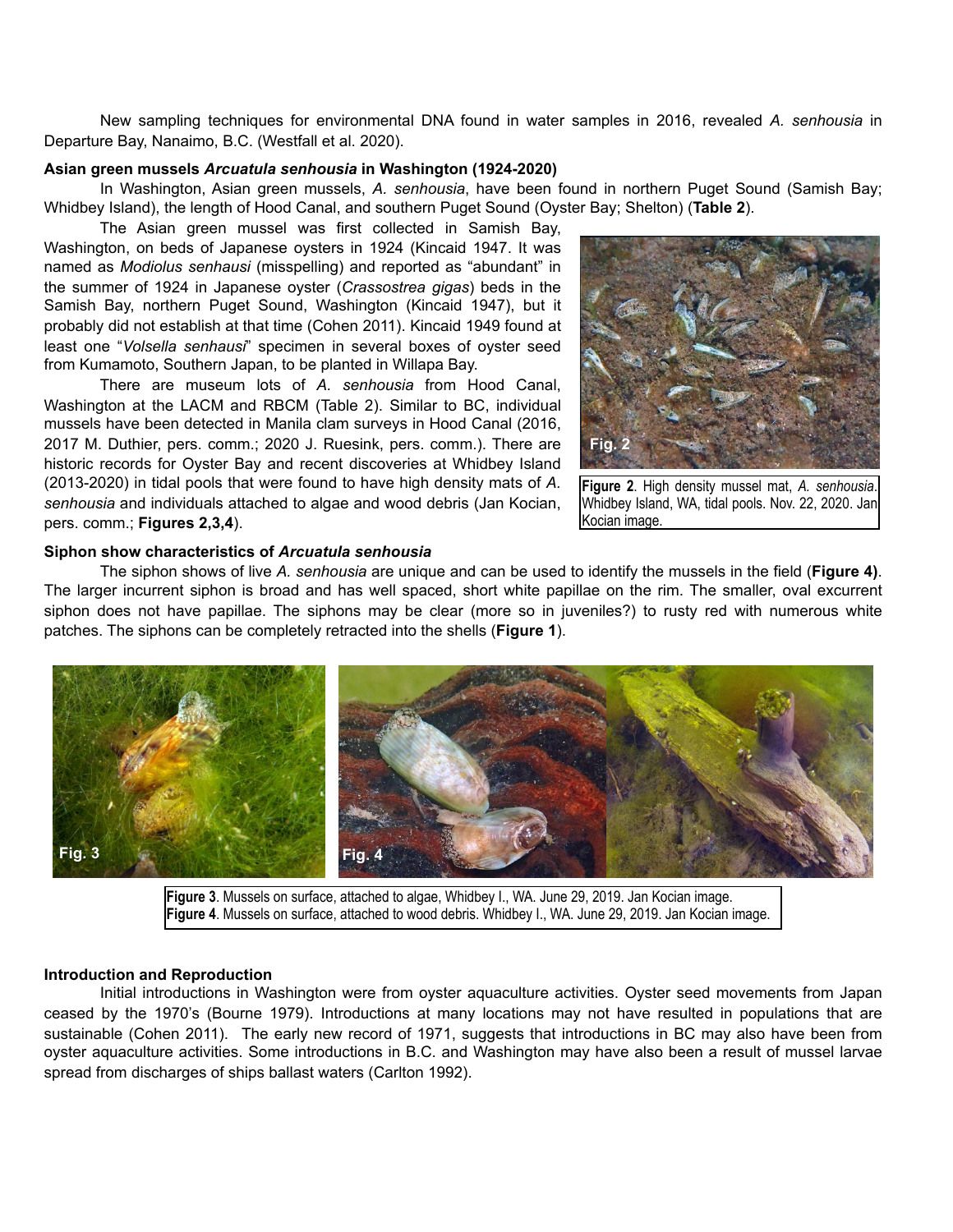This mussel has separate sexes, with males and females spawning at the same time. Spawning time is likely late spring in our waters. Individual *A. senhousia* continue to be found in the intertidal zone but high-density mussel mats, a source of the mussels, have not been identified in BC and only at one location in WA.

It is not known how *A. senhousia* is able to reproduce and sustain the populations. The widespread populations may originate from subtidal populations and high density mussel mats, yet to be identified.



Fish and shorebirds are significant predators on the introduced mussel, *A. senhousia* (Crooks 2002).

**Fig. 5**. Comparative size of Asian green mussel and Blue mussel, *Mytilus trossulus*. **- Fig. 6**. Ponds at Whidbey Island. Jan Kocian Image.



# **Acknowledgements**

Thanks to Robert Forsyth, Graham Gillespie, Melissa Frey (Burke Museum), Heidi Gartner (Royal BC Museum), Gavin Hanke (RBCM), Lindsey Groves (LACM), Yogi Carolsfeld, Bill Merilees, Phil Lambert, Mike Kattilakoski, George Holm, Linda Schroeder, Jennifer Ruesink, Megan Dethier and Jim Carlton for their collections and observations. A special thank you to Jan Kocian for his outstanding images and observations in Washington.

 I would also like to thank several people at Fisheries and Oceans Canada (DFO) including Cathryn Abbott, Scott Gilmore, Kara Aschenbrenner and Kristen Westfall.

[**Note**: A search for *Arcuatula senhousia,* the Asian Date Mussel, on iNaturalist did not find any observations in BC or WA. Images from BC were then posted by R. Harbo.]

| Date       | Location                                         | Collector            | Reference                                          |
|------------|--------------------------------------------------|----------------------|----------------------------------------------------|
| 1971-05    | Portage Inlet, Victoria, B.C.                    | Elsie Marshall       | G. Holm collection GH3818-5;<br>Burke Museum 37026 |
| 1991-06-27 | Nikomekl River estuary,<br>Boundary Bay          | Robert Forsyth       | RBCM <sup>1</sup> 13-27-1                          |
| 1994-08-05 | Goldstream estuary,<br>Finlayson Arm             | Graham Gillespie     | Clam survey; R. Harbo (RH)<br>collection           |
| 1994-08-08 | Arbutus creek estuary,<br>Finalyson Arm          | Graham Gillespie     | Clam survey; RBCM 995-32-1                         |
| 1995-04-21 | Indian Point, Savary Island*<br>*Northern record | Graham Gillespie     | Clam survey; RBCM 995-52-1                         |
| 1996-04-25 | Goldstream Estuary<br>Finlayson Arm              | Graham Gillespie     | Clam survey; RH collection                         |
| 1999-10-24 | Departure Bay, Nanaimo                           | <b>Bill Merilees</b> | <b>B.</b> Merilees collection                      |
| 2001-04-09 | Nanoose Bay                                      | Mike Kattilakoski    | <b>RH</b> collection                               |

| Table 1. Asian Green Mussels, Arcuatula senhousia, in B.C., 1971-2018. |  |  |  |
|------------------------------------------------------------------------|--|--|--|
|------------------------------------------------------------------------|--|--|--|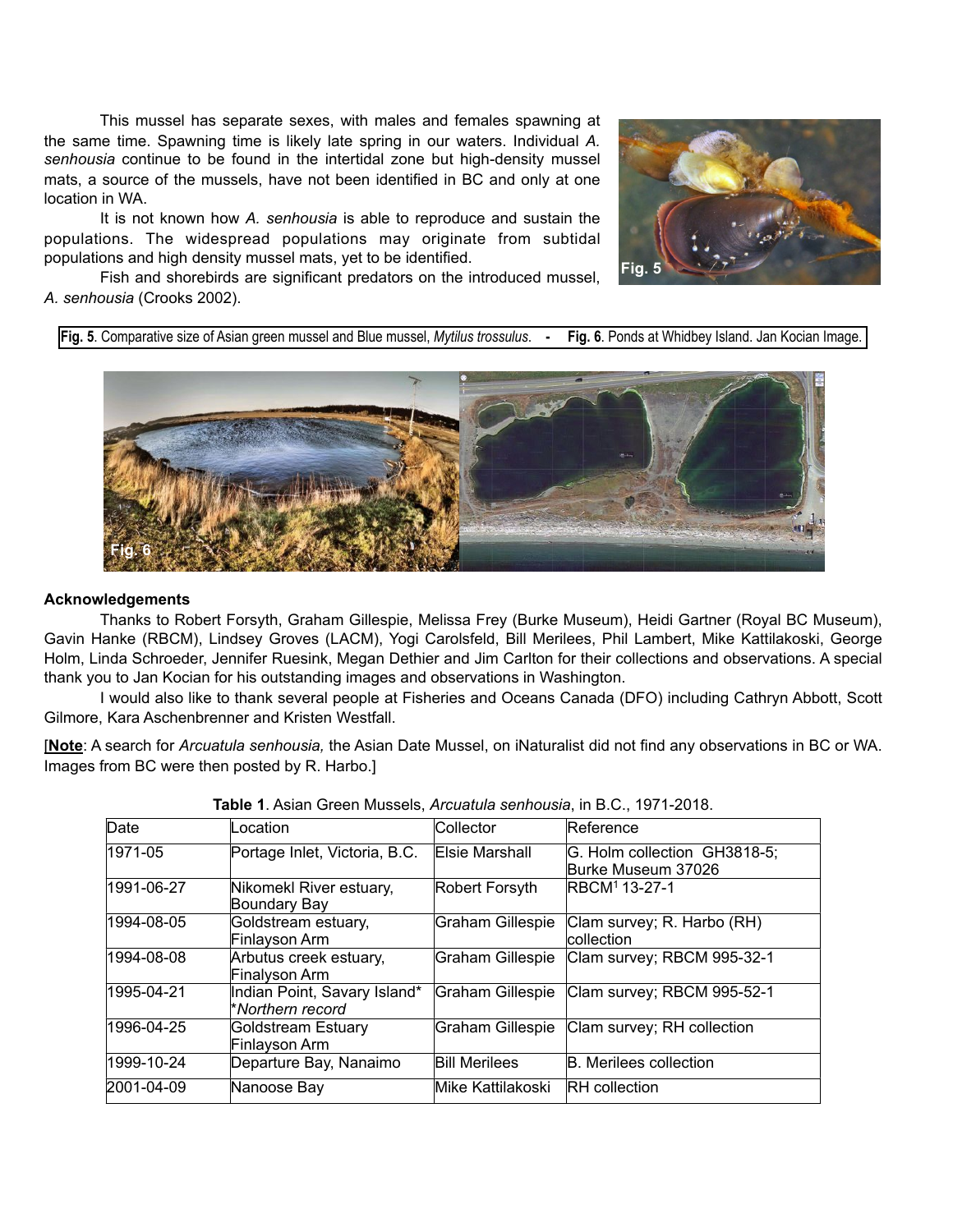| 2007-07-01 | Himlet Inlet- beach below     | Gavin Hanke      | <b>RBCM 13-26-1</b>                    |
|------------|-------------------------------|------------------|----------------------------------------|
|            | Deserted Lake, Tahsis         |                  |                                        |
| 2007-07-03 | Pipestem Inlet, just west of  | Gavin Hanke      | <b>RBCM 13-27-1</b>                    |
|            | Hillier Island, Barkley Sound |                  |                                        |
| 2014-05-19 | Ladysmith Harbour             | Rick Harbo       | RBCM014-315-1                          |
| 2014-05-29 | Ladysmith Harbour             | Rick Harbo       | BOLD <sup>2</sup> CAPBS424-17; MIB2769 |
| 2014-06-27 | Ladysmith Harbour             | Melissa Frey     | <b>RBCM 14-318-17</b>                  |
| 2016       | Departure Bay, Nanaimo        | Kristen Westfall | Westfall et al. 2020 (water sample)    |
| 2018-08-30 | Bush Creek, Ladysmith Harbour | Rick Harbo       | <b>RBCM 18-837-1</b>                   |

1Royal BC Museum, Victoria, B.C.

2Barcode of Life Data Systems

**Table 2**. Asian Green Mussels, *Arcuatula senhousia*, in Puget Sound, Washington State, 1924-2020.

| Date                                   | Location                                                  | Collector (or<br>Observer)      | Reference                                                     |
|----------------------------------------|-----------------------------------------------------------|---------------------------------|---------------------------------------------------------------|
| 1924                                   | Samish Bay                                                | Trevor Kincaid                  | Kincaid 1947; Burke M <sup>1</sup> 31923                      |
| June, 1961                             | Oyster Bay                                                | Eleanor Duggan                  | LACM 182359; Unpublished<br>communication to G. Hanna 1963    |
| 1961                                   | Shelton, southern<br>Puget Sound                          | Lola Elford                     | Burke 42058                                                   |
| 1977                                   | Brinnon, Dosewallips James T. Carlton<br>Flats            |                                 | Carlton, 1979                                                 |
| 1979                                   | Hood Canal; Lynch<br>Cove Mudflats,                       | <b>B.</b> Wisseman              | RBCM 989-540-1                                                |
| Aug. 19, 2009                          | Oak Bay, Puget<br>Sound                                   | Linda Schroeder,<br>George Holm | PNWSC <sup>2</sup> photos                                     |
| June 29, 2013                          | Whidbey Island                                            | Jan Kocian                      | J. Kocian, pers. comm.; photos 2013,<br>2019, 2020            |
| June 2016 and June Hamma Hamma<br>2017 | Oyster Farm, on the<br>central-west side of<br>Hood Canal | Megan Dethier                   | Megan Dethier, clam survey; Friday<br>Harbor Labs, U of WA    |
| Feb. 2020                              | Belfair, Lynch Cove,<br>Hood Canal                        | Chris Jendry                    | Jennifer Ruesink, clam survey, U of WA;<br>Burke Museum 58325 |

<sup>1</sup> Burke Museum, University of Washington, Seattle

<sup>2</sup> http://www.bily.com/pnwsc/web-content/Family-Pages/Bivalves-Mytilidae.html

3Royal BC Museum, Victoria, B.C.

# **References**

- Bourne, N. 1979. Pacific oysters, *Crassostrea gigas* Thunberg, in British Columbia and the South Pacific Islands. In: R. Mann (ed), *Exotic species in Mariculture*. MIT Press, Cambridge, MA. : 1-53.
- Carlton, J.T. 1979. *History, Biogeography, and Ecology of the Introduced Marine and Estuarine Invertebrates of the Pacific Coast of North America*. Ph. D. thesis. University of California, Davis, CA : 904 pp.
- Carlton, J.T. 1992. Introduced marine and estuarine mollusks of North America: an end-of-the-20th-century perspective. *Journal of Shellfish Research.* Vol. 11 (2): 489-505.
- Coan, E.V., P.V. Scott and F.R. Bernard. 2000. *Bivalve seashells of Western North America. Marine Bivalve Mollusks from Arctic Alaska to Baja California*. Santa Barbara Museum of Natural History Monographs Number 2. Studies in Biodiversity Number 2. Santa Barbara Museum of Natural History. Santa Barbara, California: 764 pp.
- Cohen, A.N. and J. T. Carlton.1995. *Nonindigenous Aquatic Species in a United States Estuary: A Case Study of the Biological Invasions of the San Francisco Bay and Delta*. A Report for the United States Fish and Wildlife Service, Washington D. C. and the National Sea Grant College Program Connecticut Sea Grant (NOAA grant number NA36RG0467). 292pp.